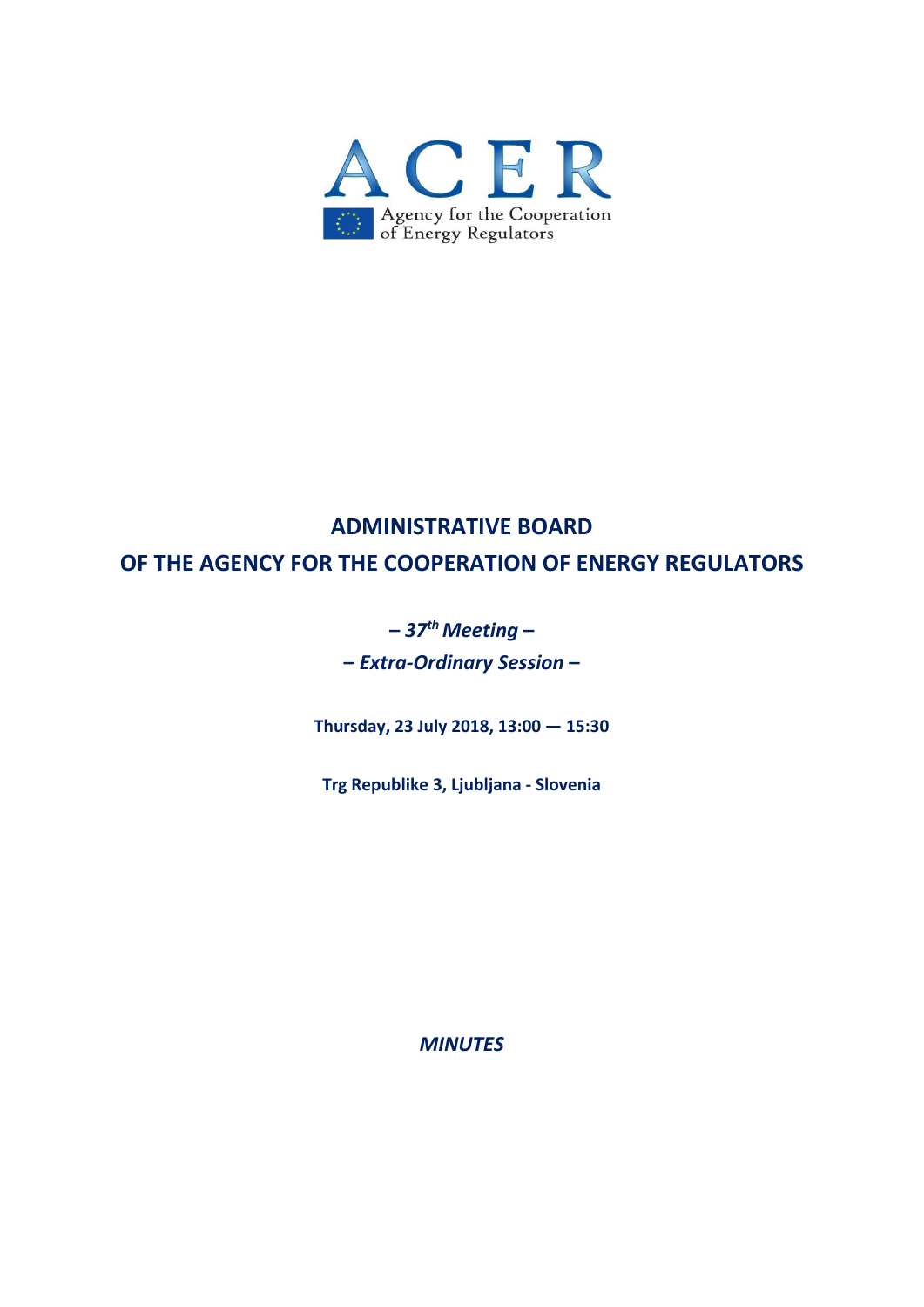

# **I. LIST OF ATTENDEES**

The following Members and Alternates of the Administrative Board were present at the meeting:

| Dr Romana JORDAN,          | Chair     | Dr Jochen PENKER,          | Vice-Chair |
|----------------------------|-----------|----------------------------|------------|
| Ms Edit HERCZOG,           | Member    | Ms Britta THOMSEN,         | Alternate  |
| Mr Edmund HOSKER,          | Member    | Mr Jurijs SPIRIDONOVS,     | Member     |
| Mr Diego VAZQUEZ TEIJEIRA, | Alternate | Ms Agnieszka KAZMIERCZAK,  | Member     |
|                            |           | Proxy Mr Dominique RISTORI |            |

Mr Garret BLANEY (*Chair of the Board of Regulators*) was also present at the meeting, acting as observer.

Mr HOSKER, Ms THOMSEN and Mr VAZQUEZ TEIJEIRA participated via teleconferencing.

The secretariat was provided by the Agency.

#### **II. SUMMARY OF CONCLUSIONS OF THE 37th MEETING OF THE ADMINISTRATIVE BOARD**

At the 37<sup>th</sup> meeting, the Administrative Board:

- (1) took note that the selection procedure for the appointment of the Director of the Agency has been completed without the appointment of any candidate;
- (2) invited the European Commission to relaunch a new selection procedure so as to appoint a new Director as soon as feasible;
- (3) Assessed the available options for a Director *ad interim* to ensure business continuity and bridge the gap between the expiry of Mr Alberto POTOTSCHNIG's mandate and the entry into service of the newly appointed Director.

(4) Considered the option offered under the AB decision 7/2018 on temporary occupation of management posts to offer a temporary posting to one of the 5 ACER Heads of Department ;

(5) Decided not to use this option and rather request the Commission and the HR team to check if Mr Alberto POTOTSCHNIG's could act as interim Director, on an exceptional basis, without this constituting an extension of his mandate, subject to the conditions established in the Staff Regulations and the Conditions of Employment of Other Servants of the Union.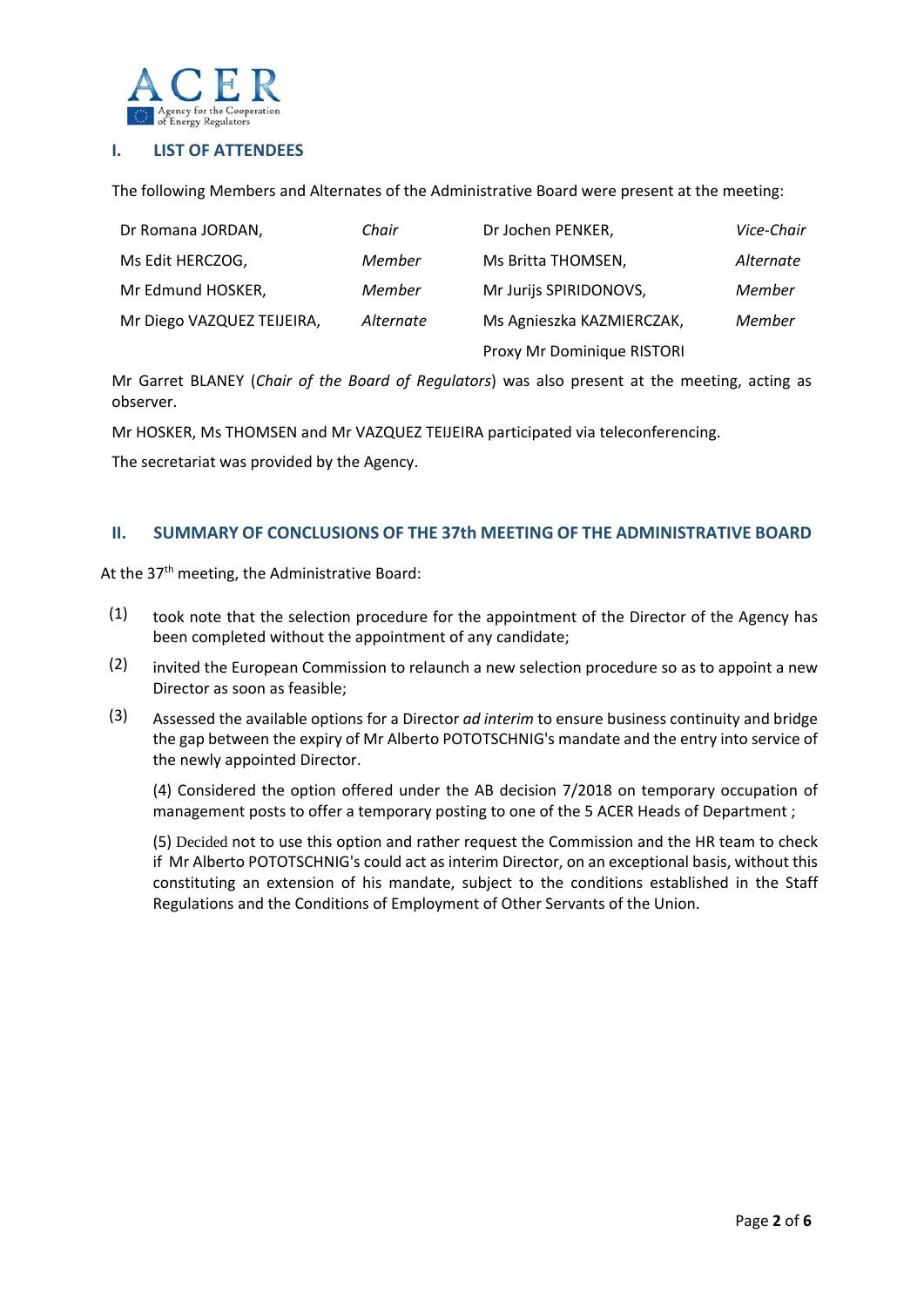

#### **III. MINUTES**

# *SECTION I – OPENING*

The 37<sup>th</sup> meeting of the Administrative Board of the Agency for the Cooperation of Energy Regulators was convened, in extraordinary session, on 23 July 2018. The meeting started at 13 hours.

The Chair invited the present Members and Alternates of the Administrative Board to declare any actual or potential interest that could be considered prejudicial to their independence with respect to the items on the agenda. No relevant interest was declared.

# **(1)** *Approval of the Agenda*

The Agenda of the 37<sup>th</sup> meeting of the Administrative Board was approved as follows:

| <b>Agenda Topics</b>                   |                                                    | <b>Documents</b>             | Rapporteur       |  |  |
|----------------------------------------|----------------------------------------------------|------------------------------|------------------|--|--|
|                                        | <b>Welcome Coffee</b>                              |                              | 12.45            |  |  |
| <b>Opening</b>                         |                                                    |                              |                  |  |  |
| (1)                                    | Approval of the Agenda and Declaration of Interest | Doc. 1 A                     | AB Chair         |  |  |
| <b>Items for Reporting</b>             |                                                    |                              | 13:00            |  |  |
| (2)                                    | Developments on the selection procedure for the    | oral update<br>Doc. 2 A      | AB Chair         |  |  |
|                                        | appointment of the Director                        |                              | <b>BoR Chair</b> |  |  |
| <b>Items for Decision</b>              |                                                    |                              | 13:30            |  |  |
| (3)<br>Director and consequential acts |                                                    | for information<br>Doc. 3 A  |                  |  |  |
|                                        | Closure of the Selection Procedure for the post of | for information<br>Doc. $3B$ | AB Chair         |  |  |
|                                        |                                                    | Doc. 3 C<br>for adoption     |                  |  |  |
|                                        | <b>End of Meeting</b>                              |                              | 15:30            |  |  |

#### *SECTION II – ITEMS FOR REPORTING*

# **(2)** *Developments on the selection procedure for the appointment of the Director*

The Chair informed the Administrative Board that, following the conclusions of the 36<sup>th</sup> meeting, on 14 June 2018, she invited the Board of Regulators (BoR) to reconsider its position of 4 May 2018 on the candidate designated by the Administrative Board.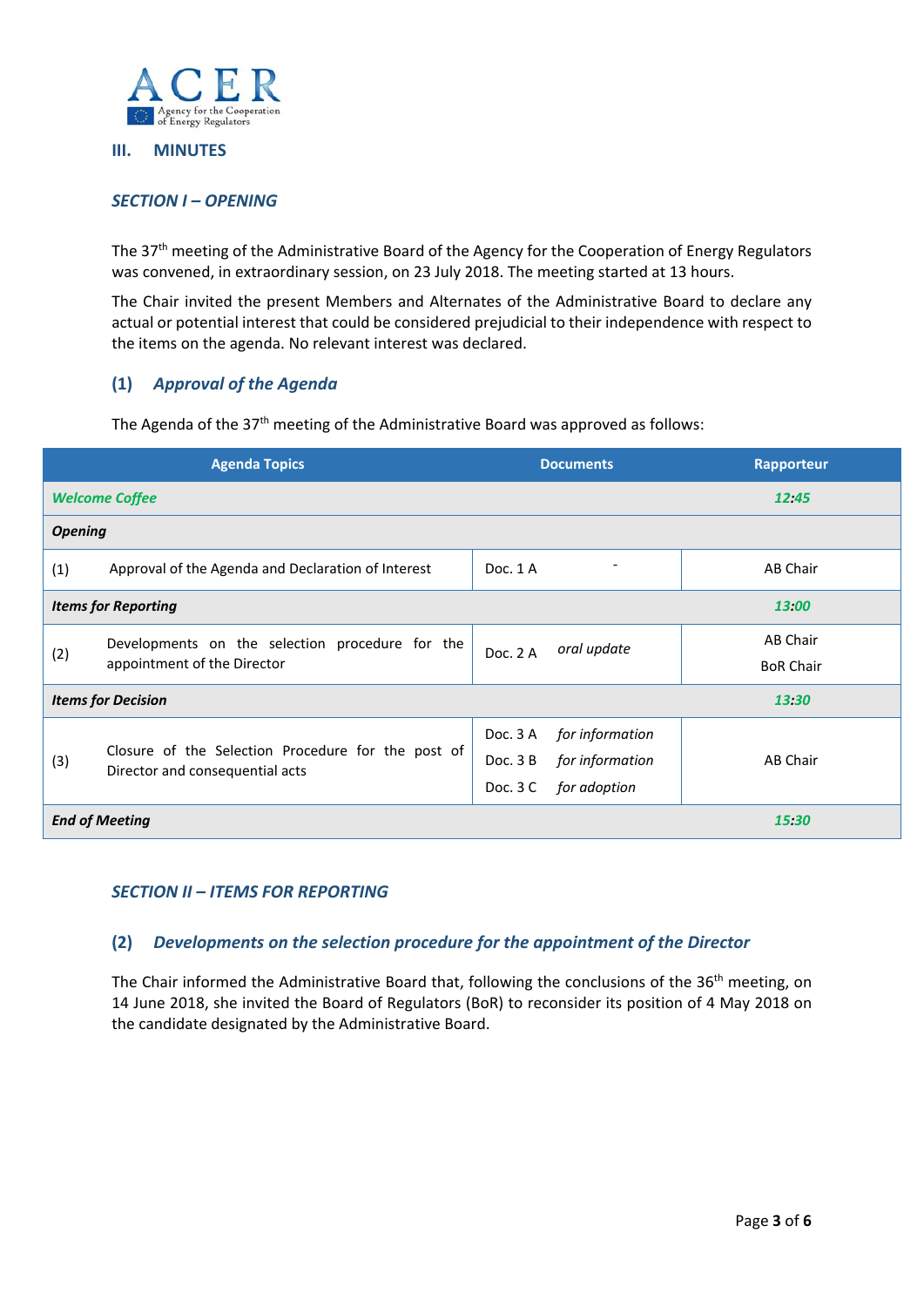

The Chair reported that, in the request, she expressed the concern of the Administrative Board for the implications of a conclusion of the selection procedure without appointment of the Director, especially in light of the current negotiations on the recast of the Agency's Regulation and the Clean Energy for All Europeans Package. In this regard, she highlighted the crucial momentum of the accelerating inter‐institutional negotiations ‐ with the first inter‐institutional trialogue in preparation already for the end of June ‐ on the new electricity market design, in which the Agency should continue playing a central role.

The Chair further emphasised that, in the request, she also invited the BoR to consider the need to ensure that the hard‐gained leadership role of the Agency, the smooth continuity in the activities of the Agency, and its regulatory vision for the energy markets would have risked to be tainted by the uncertainty brought by the absence of a Director. In particular, the concern was expressed related to the relaunching of a new selection procedure so close to the previous vacancy notice, with the risk of not finding suitable candidates, capable of managing an institution, understanding the regulatory features of the energy sector, and cooperating and communicating widely with stakeholders in the energy sector.

In addition, the Chair emphasised the need to select the director on the basis of whole spectrum of criteria (e.g. managerial experience, communication and negotiation skills) beyond the sole regulatory and therefore invited the BoR to consider also these criteria.

The Chair reported that, unfortunately, despite the elements brought to the consideration of the BoR, she was informed on 4 July 2018 that the BoR decided not to reconsider its position of 4 May 2018.

The Chair concluded by reporting that she assisted at the meeting of the BoR of 18 July 2018 in Brussels where a further discussion took place on the selection procedure for the post of Director at her presence and at the presence of the European Commission Director‐General for Energy. The position of the BoR was however maintained.

The BoR Chair therefore intervened explaining that, upon receipt of the letter from the Chair of the Administrative Board, he solicited feedbacks from the BoR Members. The BoR did not reach the necessary quorum to put the request of the Administrative Board for discussion and thus the BoR position of 4 May, which did not provide a favourable opinion on the designated candidate, remained valid. The BoR Chair emphasised that the considerations of the BoR Members went beyond the case at hand, encompassing also considerations related to the legitimacy of the internal decision‐making process and the setting of the conditions to reconsider, given the fact that the BoR was called to establish a precedent of general application.

The Administrative Board, while restating the concerns raised at the  $36<sup>th</sup>$  meeting as regards the stability in the governance of the Agency, appreciated the outcome as part of the democratic multilevel governance of the Union and therefore invited all the bodies and institutions involved to take advantage of this experience for the future and cooperate further in this direction.

- Conclusion: The Administrative Board took note of the report concerning the developments on the selection procedure for the appointment of the Director of the Agency and reiterated its concerns with regard to the inevitable effects of this outcome on business continuity and on the negotiations on the recast of the Agency's Regulation and the Clean Energy Package for All Europeans.
- **(3)** *Closure of the Selection Procedure for the post of Director and consequential acts*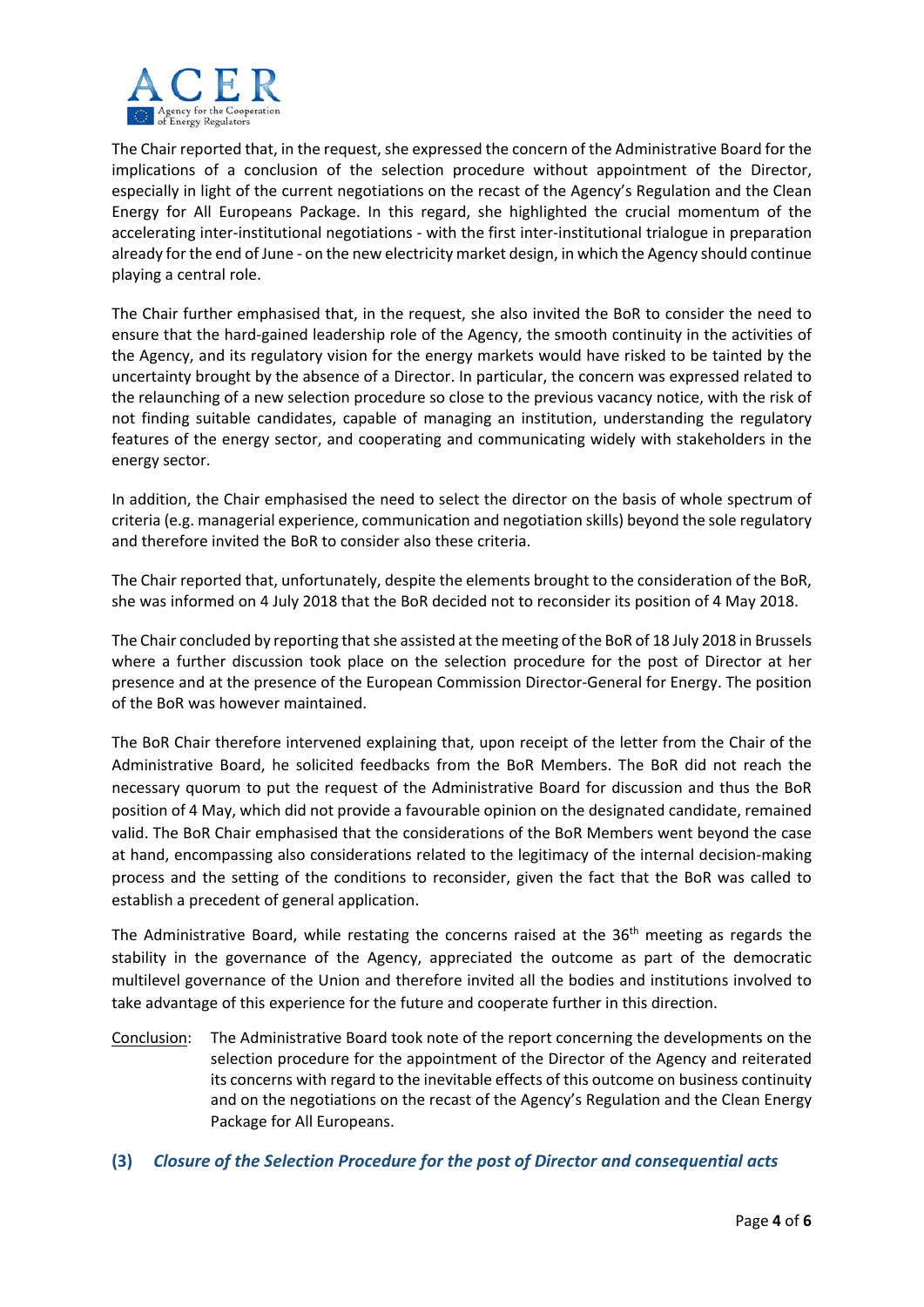

In light of the Report on the developments concerning the selection procedure for the appointment of the Director of the Agency, the Administrative Board concluded for the closure of the Selection procedure for the post of Director.

The Administrative Board therefore invited the Chair to inform the European Commission about the closure of the Selection Procedure with the aim of considering to launch a new selection procedure.

The Administrative Board further considered the need to establish a framework of consultation between the bodies and institutions involved in the selection procedure to minimise the risk that similar situations occur in the future. In this framework, Members and Alternates were invited to submit proposals to the European Commission on the definition of the selection criteria for the vacancy notice to be published, so as to attract the most appropriate pool of candidates.

The Administrative Board further stressed the need to ensure enough time for applications in the framework of the publication of the new vacancy notice, to reach a sufficient number of potentially interested candidates.

As regards the establishment of a temporary solution to ensure continuity of service, the Administrative Board discussed the different options to face a situation in which the post of Director would have remained vacant for a period lasting longer than three months.

The Administrative Board agreed on the need to ensure stability and minimise risks and harm deriving by the current stalemate, especially given the pending negotiations on the Clean Energy Package and the incoming elections of the European Parliament. In addition, the Administrative Board recalled the contentious decisionsthat the Agency will be called to take in the near future and the need to preserve the Agency's credibility with stakeholders and the robustness of its acts.

Against this background, the Administrative Board converged on the need to ensure that the function of Director be attributed to a staff member with expertise in all the dimensions of the governance of the Agency (i.e. the managerial, administrative, budgetary and regulatory dimensions).

The Administrative Board considered the availability of a post AD15 in the establishment plan of the Agency as of 16 September 2018 and decided to use it for a position with the function of interim director, allowing the necessary flexibility to bridge the gap between the term of offices of the current and next Director and to ensure business continuity.

The Administrative Board assessed the available solutionsfor a Director *ad interim* and considered the option offered under the AB decision 7/2018 on temporary occupation of management posts to offer a temporary posting to one of the 5 ACER Heads of Department. The Administrative Board decided not to use this option as none of them was meeting all the necessary requirements for the post and that having one of them doing the 2 jobs for the duration of the new procedure (which could be long and take 1 year) would put the agency stability at risk. Indeed, ACER has been suffering from a severe staff shortage for many years.

The Administrative Board assessed the option of appointing Mr Alberto POTOTSCHNIG as Director *ad interim* without this constituting an extension of his mandate, subject to the conditions established in the Staff Regulations and the Conditions of Employment of Other Servants of the Union.

Upon the expressed availability of the current Director to remain at disposal of the Agency, the Administrative Board mandated the Commission and the HRM Team to check the conditions and the consequential administrative steps to ensure the filling of the post as of 16 September 2018.